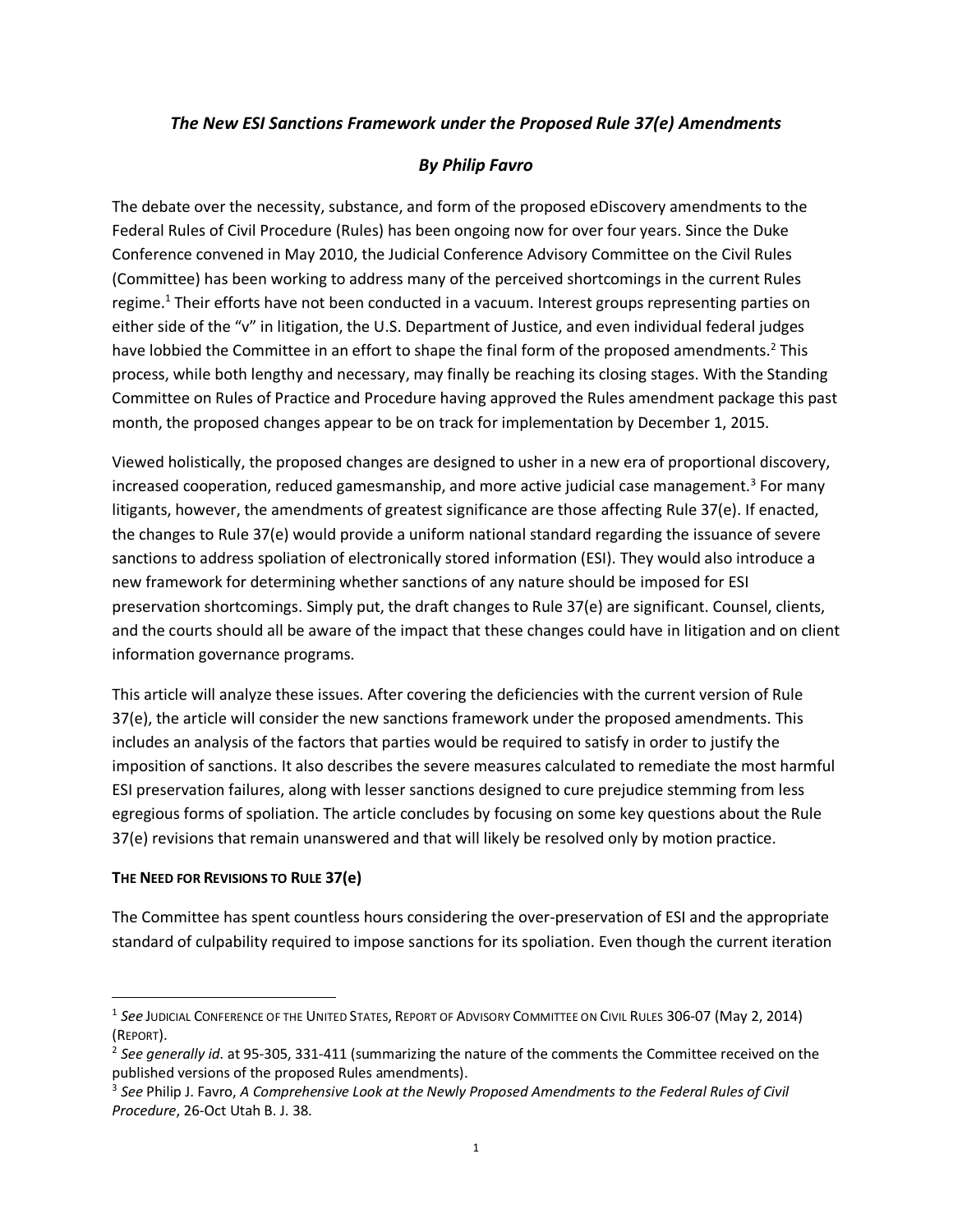of Rule 37(e) is supposed to provide guidance on these issues, amendments were deemed necessary to address these issues given the inherent limitations with the rule.<sup>4</sup>

As it now stands, Rule 37(e) is designed to protect litigants from court sanctions when the good faith, programmed operation of their computer systems automatically destroys ESI.<sup>5</sup> Nevertheless, the rule has largely proved ineffective as a national standard. While there are many reasons that could explain its futility, three problems predominate with the present version of the rule.

First, Rule 37(e) did not expressly abrogate the negligence standard that the U.S. Court of Appeals for the Second Circuit implemented for severe sanctions involving preservation failures under *Residential Funding Corp. v. DeGeorge Financial Corp*. <sup>6</sup> By allowing the *Residential Funding* case to remain in effect, courts in the Second Circuit and beyond were free to impose adverse inference instructions or order other doomsday sanctions for negligent spoliation of ESI.<sup>7</sup> With the Second Circuit – one of the epicenters of U.S. litigation – following a sanctions touchstone that generally varies from the rest of the country, the rule has failed to become a uniform national standard for ESI sanctions.<sup>8</sup> Moreover, the Second Circuit's negligence standard is increasingly viewed as an anachronistic rule given the current challenges associated with ESI production.<sup>9</sup>

The second reason that Rule 37(e) has failed as a so-called "safe harbor" from sanctions is the emphasis the 2006 Committee note placed on requiring litigants to stop the routine destruction of ESI once a preservation duty attached.<sup>10</sup> While litigants may be required to suspend particular aspects of their electronic information systems once a preservation duty is triggered, this is certainly not the exclusive or the determinative factor in every sanctions analysis. As U.S. District Judge Paul Grimm emphasized in *Victor Stanley, Inc. v. Creative Pipe, Inc.*, a court should also consider as part of that analysis the "reasonableness and proportionality" of a party's efforts to preserve relevant ESI.<sup>11</sup> Nevertheless, most courts applying Rule 37(e) have instead generally focused on whether and when a party suspended

 $\overline{\phantom{a}}$ 

<sup>10</sup> *See* Favro, *supra* Note 8, at 327-28.

<sup>4</sup> REPORT, *supra* Note 1, at 318.

<sup>5</sup> Philip J. Favro, *Getting Serious: Why Companies Must Adopt Information Governance Measures to Prepare for the Upcoming Changes to the Federal Rules of Civil Procedure*, 20 RICH. J.L. & TECH. 5, 27 (2014).

<sup>6</sup> Residential Funding Corp. v. DeGeorge Financial Corp., 306 F.3d 99 (2nd Cir. 2002). *See* REPORT, *supra* Note 1, at 314, 321-22.

<sup>7</sup> *See*, *e.g.*, Sekisui Am. Corp. v. Hart, 945 F. Supp. 2d 494 (S.D.N.Y. 2013) (relying on *Residential Funding* to impose an adverse inference instruction as a sanction for the plaintiffs' grossly negligent spoliation of ESI).

<sup>8</sup> *See* Philip J. Favro, *Sea Change or Status Quo: Has the Rule 37(e) Safe Harbor Advanced Best Practices for Information Management?*, 11 MINN. J.L. SCI. & TECH. 317, 328-29, 332 (2010) (discussing the Committee's intent to establish the present version of Rule 37(e) as a national standard when it was implemented in 2006).

<sup>9</sup> REPORT, *supra* Note 1, at 314 (observing, among other things, that because "ESI is more easily lost than tangible evidence…the sanction of an adverse inference instruction imposes a heavy penalty for losses that are likely to become increasingly frequent as ESI multiplies exponentially and moves to the 'cloud.'").

<sup>11</sup> *Victor Stanley, Inc. v. Creative Pipe, Inc.* (*Victor Stanley II*), 269 F.R.D. 497, 523 (D. Md. 2010) (observing that an "assessment of reasonableness and proportionality should be at the forefront of all inquiries into whether a party has fulfilled its duty to preserve relevant evidence.").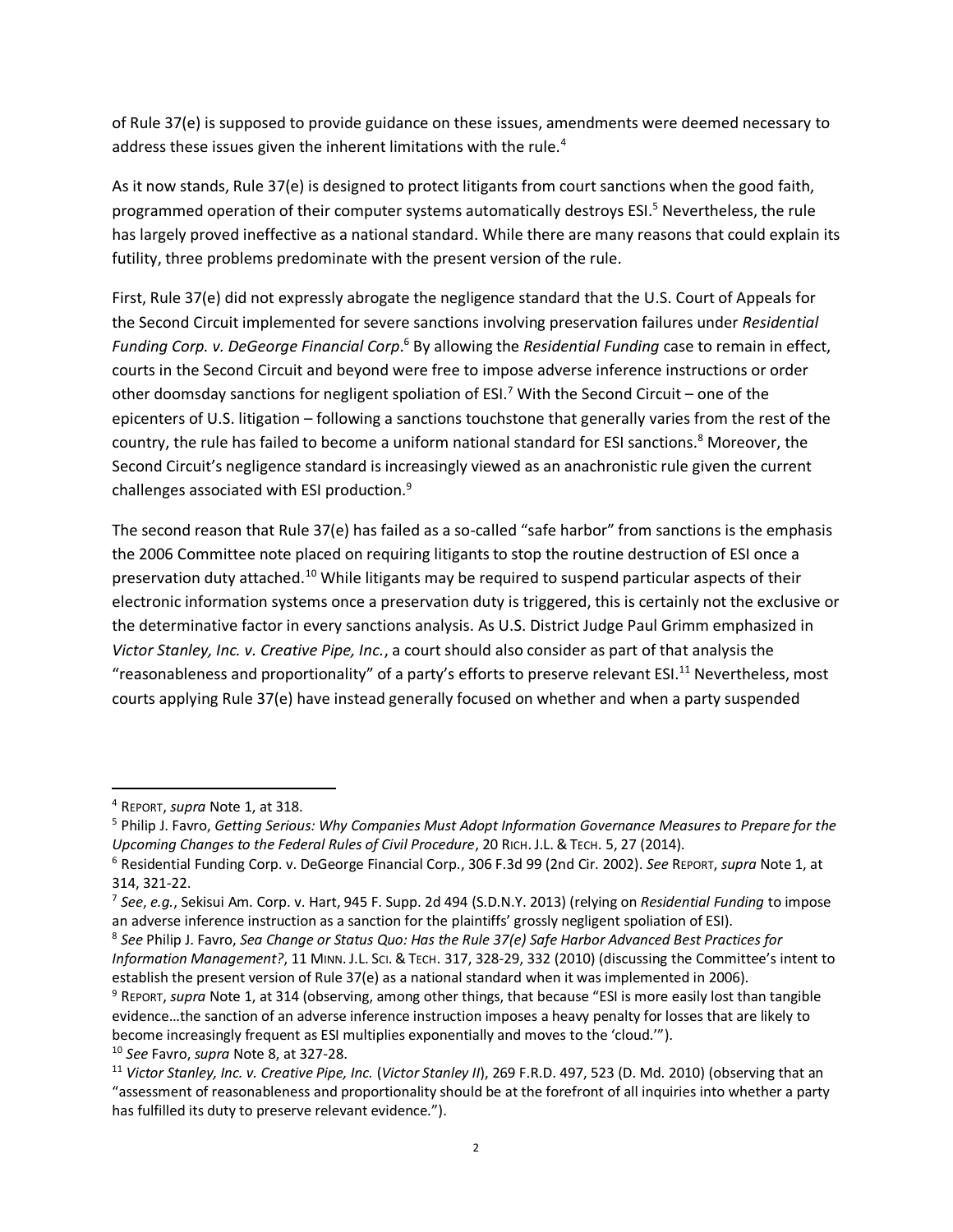particular aspects of its computer systems after a preservation duty attached.<sup>12</sup> This has led to sanctions rulings that are out of step with mainline ESI preservation jurisprudence. $^{13}$ 

A final factor contributing to the futility of Rule 37(e) is that courts have frequently used their inherent authority to bypass the rule's protections.<sup>14</sup> This is because Rule 37(e) only applies to conduct that occurred during the litigation. It does not govern pre-litigation activities such as the destruction of ESI that occurred *before* the commencement of litigation.<sup>15</sup> As a result, courts have often wielded their inherent powers to fashion remedies for ESI destruction free from the rule's present constraints.<sup>16</sup>

With varying preservation standards, the inordinate focus on one factor in the preservation analysis, and the ease in which the rule's protections can be bypassed, there can be little doubt as to why a revised version of Rule 37(e) is needed.

# **THE PROPOSED RULE 37(e) AMENDMENTS**

The proposed amendments to Rule 37(e) are designed to address these issues by providing a straightforward framework for the issuance of any sanctions stemming from failures to preserve relevant ESI. They also encourage courts to draw on a wide range of factors to fashion sanctions awards that cure prejudice caused by less harmful forms of ESI spoliation. In addition, the proposed changes establish "a uniform standard in federal court" for the imposition of severe remedial measures resulting from ESI preservation failures.

### *The New Sanctions Framework*

The Committee has established a set of requirements in the proposed rule that must be satisfied before a court could impose sanctions on a litigant for failing to preserve ESI. The reason for doing so is to ensure that sanctions for preservation failures are based on the designated criteria and not the potentially arbitrary use of a court's inherent powers:

> New Rule 37(e)…authorizes and specifies measures a court may employ if information that should have been preserved is lost, and specifies the findings necessary to justify these measures. *It therefore forecloses reliance on inherent*  authority or state law to determine whether measures should be used.<sup>17</sup>

The prerequisites that a party must satisfy when moving for sanctions under the amended Rule 37(e) proposal are as follows:

 $\overline{a}$ 

<sup>12</sup> *See* Favro, *supra* Note 8, at 327-28.

<sup>13</sup> *See*, *e.g.*, Phillip M. Adams & Assoc., L.L.C. v. Dell, Inc., 621 F. Supp. 2d 1173 (D. Utah 2009).

<sup>14</sup> Thomas Y. Allman, *Dealing with Spoliation in the Federal Rules (Again): The Proposed Amendment to Rule 37(e)*, IAALS/NJC E-Discovery Summit 2013, *available at* http://iaals.du.edu/images/wygwam/documents/publications/E-Discovery Panel 2 Preservation.pdf.

<sup>15</sup> *Id*. at 5.

<sup>16</sup> *See*, *e.g.*, Escobar v. City of Houston, No. 04-1945, 2007 WL 2900581, at \*17 n.5 (S.D. Tex. Sept. 29, 2007) (describing the circumstances under which courts may exercise their inherent authority).

<sup>17</sup> REPORT, *supra* Note 1, at 318-19 (emphasis added).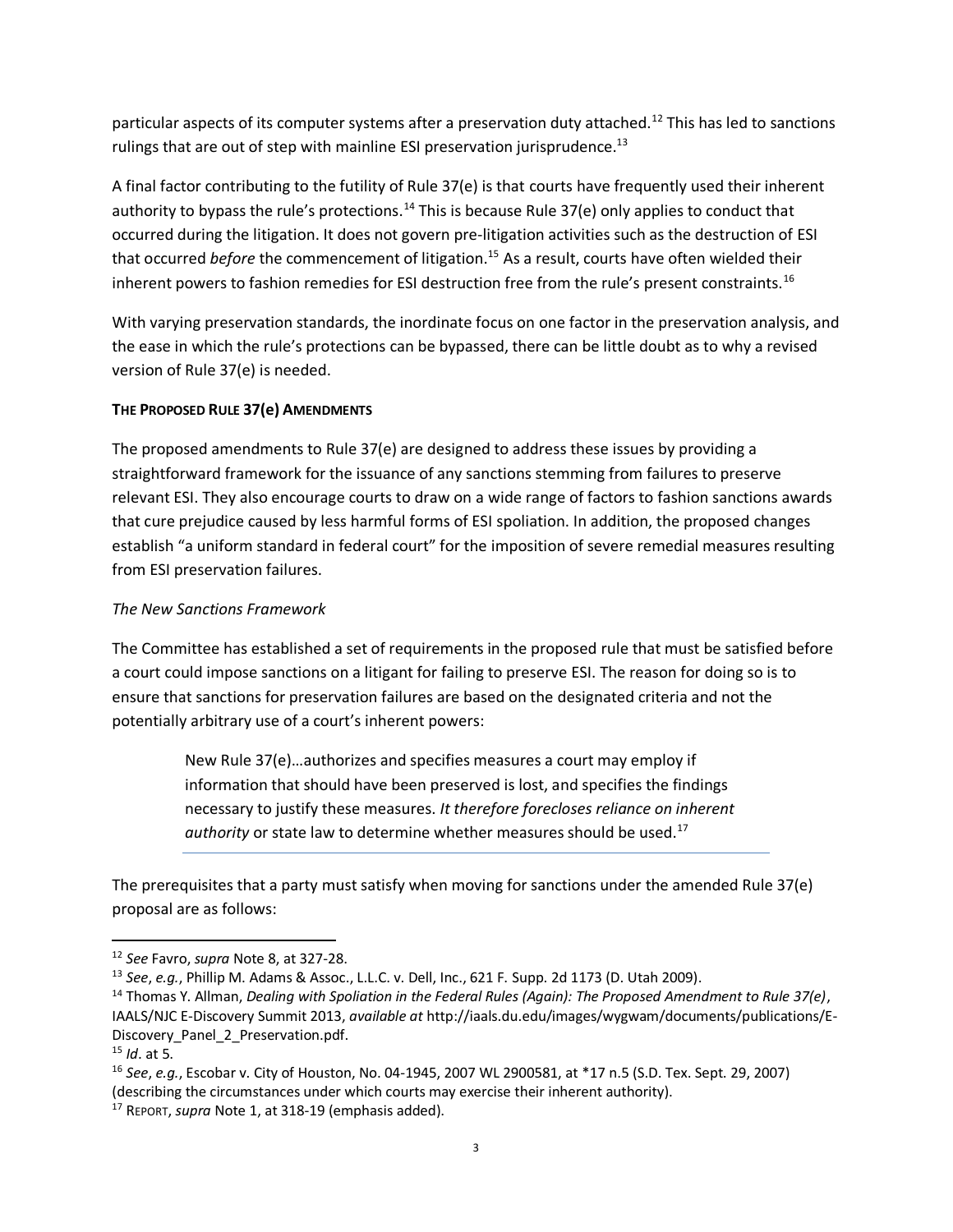- 1. Relevant ESI "should have been preserved in the anticipation or conduct of litigation,"
- 2. Relevant ESI was "lost,"
- 3. The party charged with safeguarding the lost ESI "failed to take reasonable steps to preserve the information," and
- 4. The lost ESI "cannot be restored or replaced through additional discovery." $18$

While the first two steps essentially reflect existing common law requirements,<sup>19</sup> the third step includes a key notion memorialized in *Victor Stanley II*: that preservation efforts must be analyzed through the lens of reasonableness.<sup>20</sup> This is a significant step since it would oblige courts to examine preservation issues with a broader perspective and not focus exclusively on whether and when the party modified aspects of its electronic information systems.<sup>21</sup> Moreover, it would direct preservation questions away from a mythical standard of perfection that has unwittingly crept into eDiscovery jurisprudence over the past several years.<sup>22</sup> Instead of punishing parties that somehow failed to preserve every last email that could conceivably be relevant, the rule would essentially require a common sense determination of the issues based on a benchmark – reasonableness – with which courts and counsel are familiar.

The fourth and final provision is significant since it would prevent the imposition of sanctions where there is essentially no harm to the moving party given the availability of replacement evidence.<sup>23</sup>

### *Severe Sanctions vs. Curative Measures*

To obtain the most severe measures under Rule  $37(e)(2)$ , the moving party must additionally demonstrate that the alleged spoliator "acted with the intent to deprive another party of the information's use in the litigation."<sup>24</sup> This specific intent requirement is designed to create a uniform national standard by ensuring that severe sanctions are imposed only for the most flagrant violations of ESI preservation duties.<sup>25</sup> These violations appear to include bad faith destructions of ESI that occur in connection with the instant lawsuit.<sup>26</sup> They do not, however, include negligent or grossly negligent conduct. The draft Committee note makes clear that the Rule 37(e) amendments "reject[] cases such as *Residential Funding Corp. v. DeGeorge Financial Corp.*, 306 F.3d 99 (2nd Cir. 2002), that authorize the giving of adverse-inference instructions on a finding of negligence or gross negligence." $^{27}$ 

The severe sanctions that a court could issue under Rule 37(e)(2) are limited to dismissing the case, entering default judgment, or "instruct[ing] the jury that it may or must presume the information was unfavorable to the party."<sup>28</sup> Alternatively, a court could presume that the lost ESI was unfavorable to the

 $^{21}$  *Id*.

 $\overline{\phantom{a}}$ 

<sup>27</sup> *Id*. at 321-22.

<sup>18</sup> *Id*. at 318.

<sup>19</sup> *Id*. at 319.

<sup>20</sup> *Id*. at 319-20.

<sup>&</sup>lt;sup>22</sup> *Id.* at 320 ("This rule recognizes that 'reasonable steps' to preserve suffice; it does not call for perfection.").

<sup>&</sup>lt;sup>23</sup> *Id.* ("If the information is restored or replaced, no further measures should be taken.").

<sup>24</sup> *Id*. at 318.

<sup>25</sup> *Id*. at 306, 308.

<sup>26</sup> *Id*. at 313 ("This intent requirement is akin to bad faith.").

<sup>28</sup> *Id*. at 318.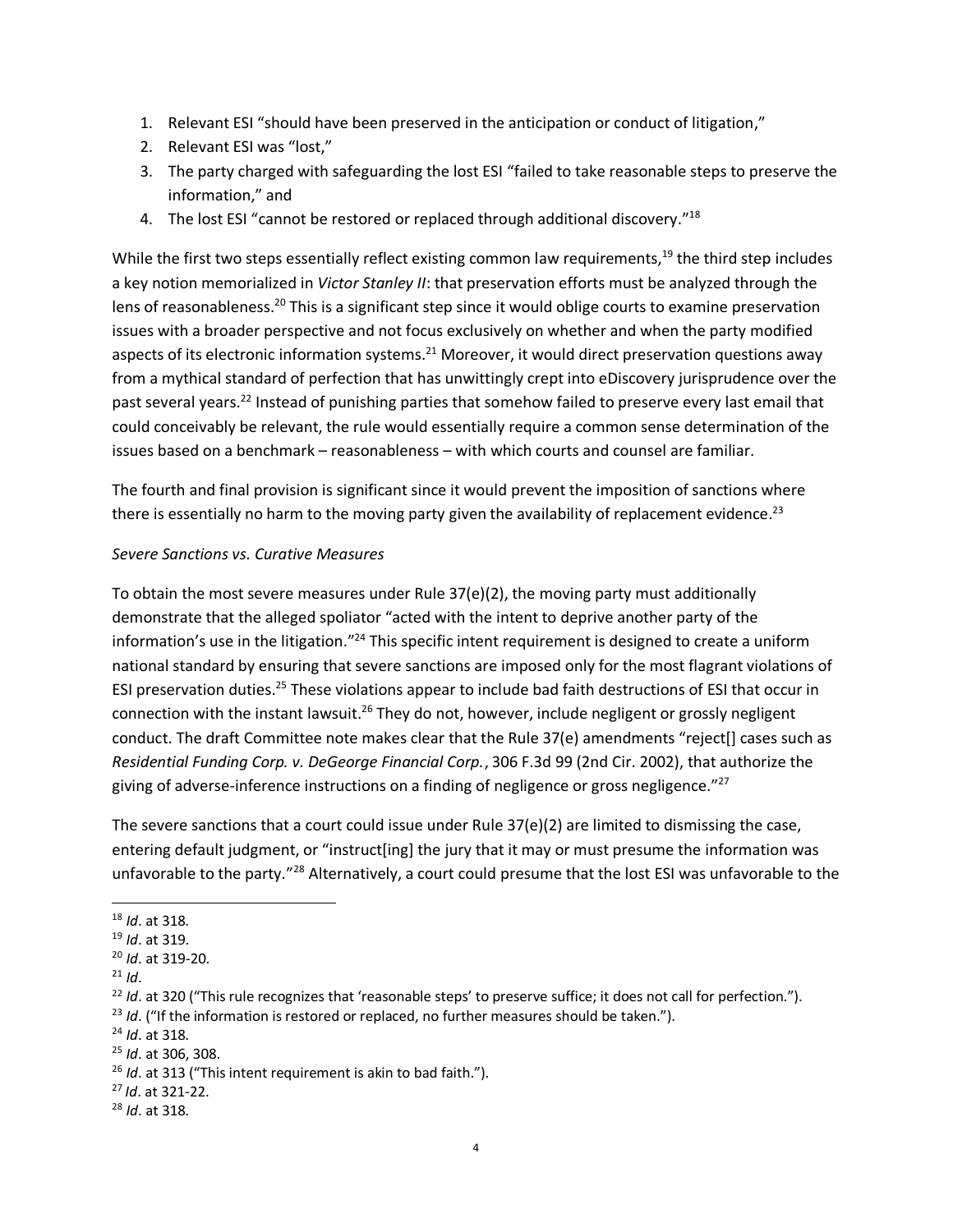alleged spoliator.<sup>29</sup> Nevertheless, a court is under no obligation to order any of these measures even if the specific intent requirement is satisfied. As the Committee cautions in the draft note, "[t]he remedy should fit the wrong, and the severe measures authorized…should not be used when the information lost was relatively unimportant or lesser measures...would be sufficient to redress the loss."30

If the moving party cannot satisfy the specific "intent to deprive" requirement, the court could then resort to curative measures under Rule 37(e)(1) to address prejudice resulting from the loss of the ESI.<sup>31</sup> The sanctions that a court could order pursuant to that provision would be "no greater than necessary to cure the prejudice" to the aggrieved party.<sup>32</sup> That wording was drafted broadly to ensure that jurists would have sufficient discretion to craft remedies that could ameliorate the prejudice.<sup>33</sup> While the precise range of these remedies is not delineated in the rule, the draft Committee note suggests the remedies could include the following:

- "[P]reclude a party from presenting evidence," $34$
- "[D]eem some facts as having been established," 35
- "[P]ermit[] the parties to present evidence and argument to the jury regarding the loss of information," <sup>36</sup> or
- "[Give] the jury instructions to assist in its evaluation of such evidence or argument, other than instructions to which subdivision (e)(2) applies. $37$

Thus, a moving party could very well obtain weighty penalties against an alleged spoliator even if it is unable to establish the specific "intent to deprive." Nevertheless, the draft Committee note makes clear that any such sanctions must be tailored so they do not equal or exceed the severe measures of Rule  $37(e)(2).^{38}$ 

# **KEY ISSUES FOR MOTION PRACTICE UNDER THE NEW RULE 37(e)**

While the new Rule 37(e) proposal addresses the main problems associated with the current rule, there are several questions about the revised rule that remain unanswered and that will likely be the subject of vigorous motion practice. I will consider two of those questions in this section.

<sup>29</sup> *Id*.

 $\overline{a}$ 

 $32$  *Id.* 

<sup>30</sup> *Id*. at 322-23.

<sup>31</sup> *Id*. at 318.

<sup>33</sup> *Id*. at 321 ("The range of such measures is quite broad . . . [m]uch is entrusted to the court's discretion."). <sup>34</sup> *Id*. at 312.

 $35$  *Id.* 

<sup>36</sup> *Id*. at 321.

<sup>37</sup> *Id*.

<sup>&</sup>lt;sup>38</sup> *Id.* ("Care must be taken, however, to ensure that curative measures under subdivision (e)(1) do not have the effect of measures that are permitted under subdivision (e)(2) only on a finding of intent to deprive another party of the lost information's use in the litigation.").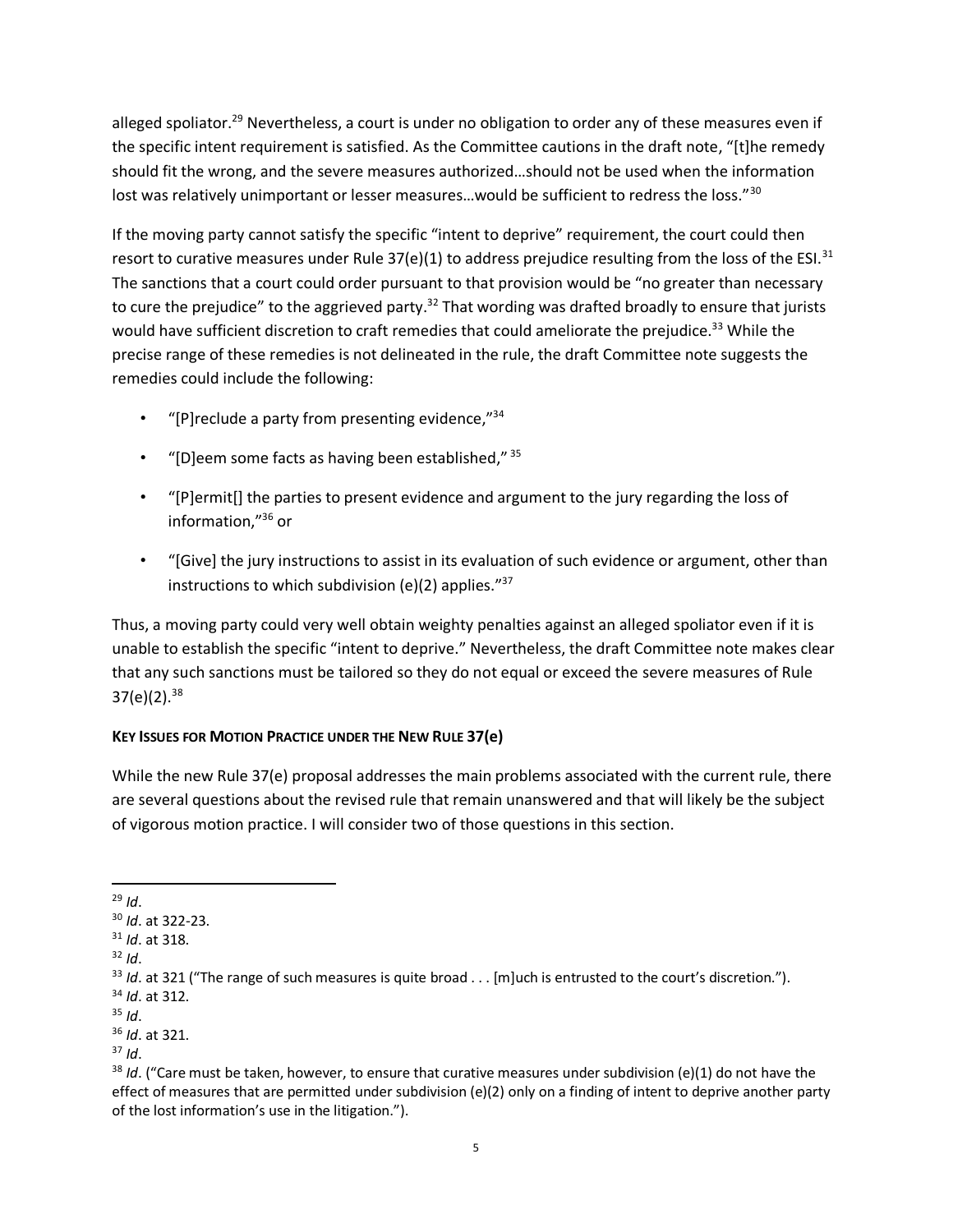#### *What are "Reasonable Steps to Preserve" ESI?*

One of the principal battlegrounds under the revised version of Rule 37(e) will certainly involve deciphering the meaning of "reasonable steps to preserve" ESI. This is because the "reasonable steps" provision is an express – though undefined – prerequisite for obtaining sanctions. This is confirmed by the wording of the draft Committee note: "Because the rule calls only for reasonable steps to preserve, it is inapplicable when the loss of information occurs despite the party's reasonable steps to preserve."<sup>39</sup> Thus, a party who employs "reasonable steps" to keep relevant ESI cannot be sanctioned for its loss.<sup>40</sup>

However, as to the precise meaning of "reasonable steps," the Committee provides only general guidance. For example, the draft note suggests that sanctions may not be appropriate if the destroyed ESI is either outside of a preserving party's control or has been wiped out by circumstances (*e.g.*, flood, fire, hackers, viruses, etc.) beyond the party's control.<sup>41</sup> Nevertheless, the note does not suggest that these *force majeure* circumstances are an absolute defense to a sanctions request. Instead, it advises courts to view the context of the destruction and what steps the preserving party could reasonably have taken to prepare for the problem before it occurred.<sup>42</sup> Engaging in this type of hindsight analysis has its limitations, though, which the Committee acknowledges in the draft note. $43$ 

The note also suggests that the range of a party's preservation efforts should be tempered by proportionality standards. <sup>44</sup> However, as U.S. Magistrate Judge James Francis observed in *Orbit One Communications, Inc. v. Numerex Corp.*, proportionality is an "amorphous" and "highly elastic concept" that may not "create a safe harbor for a party that is obligated to preserve evidence."<sup>45</sup> Therefore, while notions of proportionality may factor into the preservation analysis, it is unlikely that they alone will determine the issue of "reasonable steps to preserve."

In the absence of meaningful direction on this issue, courts will likely turn to existing case law to help guide their decision on whether a party has or has not taken "reasonable steps" to retain ESI. To be sure, the jurisprudence on this issue is far from uniform. Nevertheless, there are many cases that delineate the acceptable boundaries of preservation conduct. <sup>46</sup> How those cases are applied under the

<sup>41</sup> *Id*.

 $\overline{a}$ 

<sup>39</sup> *Id*. at 320.

<sup>&</sup>lt;sup>40</sup> *Id*. ("Because the rule calls only for reasonable steps to preserve, it is inapplicable when the loss of information occurs despite the party's reasonable steps to preserve.").

<sup>&</sup>lt;sup>42</sup> Id. ("Courts may, however, need to assess the extent to which a party knew of and protected against such risks.").

<sup>&</sup>lt;sup>43</sup> *Id*. at 319 (cautioning generally about the limited perspective that hindsight provides into the nature of a party's conduct).

<sup>44</sup> *Id*. *See* Philip J. Favro and Derek P. Pullan, *New Utah Rule 26: A Blueprint for Proportionality under the Federal Rules of Civil Procedure*, 2012 MICH. ST. L. REV. 933, 952 (2012) (citing authorities holding that preservation efforts "must be viewed through the lens of proportionality" and not just the "kaleidoscope of relevance").

<sup>45</sup> Orbit One Communications, Inc. v. Numerex Corp., 271 F.R.D. 429, 436, n.10 (S.D.N.Y. 2010).

<sup>46</sup> *See*, *e.g.*, Micron Tech., Inc. v. Rambus Inc., 645 F.3d 1311, 1322 (Fed. Cir. 2011) (approving information retention policies that eliminate documents for "good housekeeping" purposes); Brigham Young Univ. v. Pfizer, Inc., 282 F.R.D. 566, 572 (D. Utah 2012) (denying plaintiffs' motion for sanctions since the evidence at issue was destroyed pursuant to defendants' "good faith business procedures").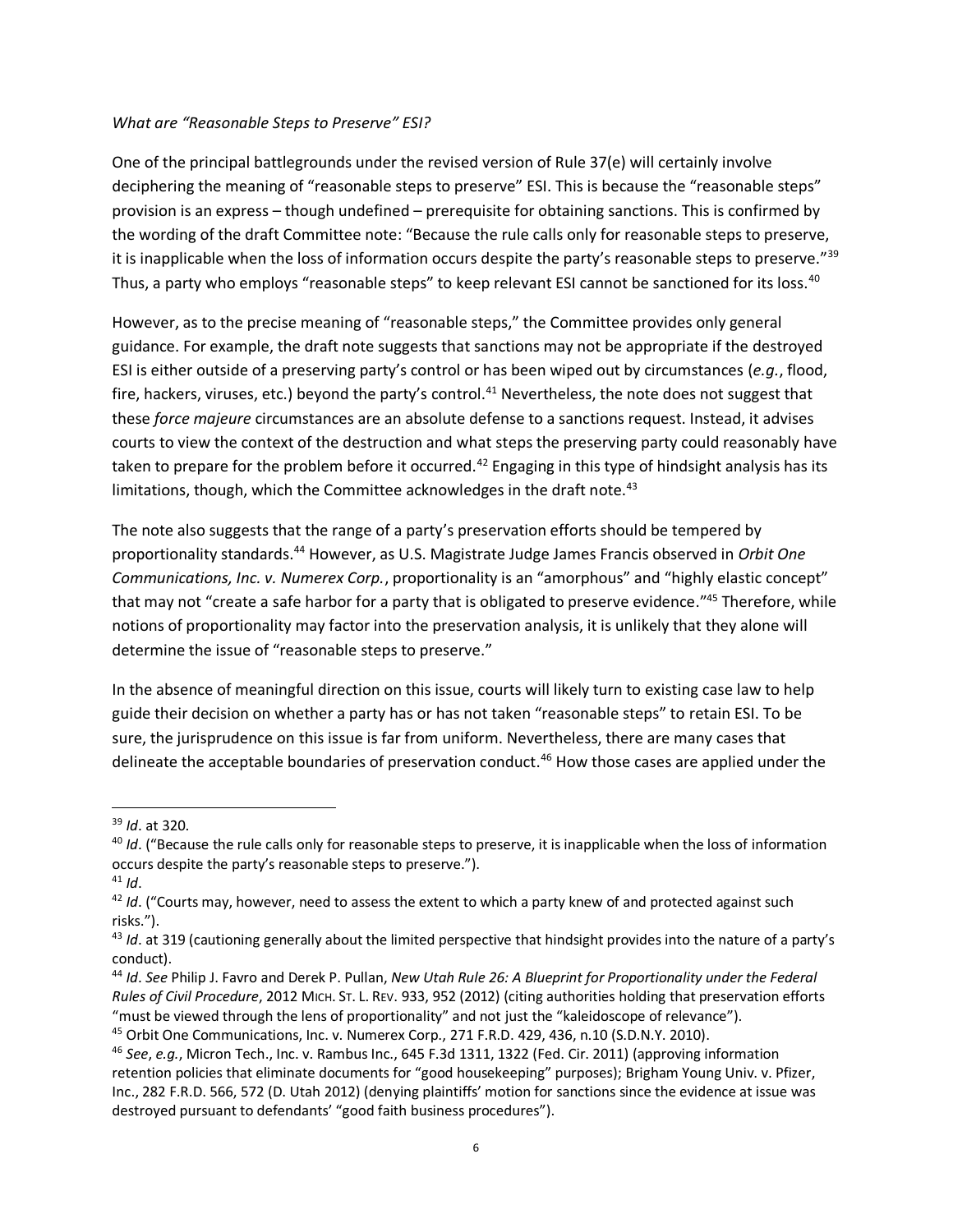revised Rule 37(e) will turn – as they always have – on the facts of the case, the quality of counsel's advocacy, and the court's perception of the issues.

## *What does "Intent to Deprive" mean?*

Another likely area of dispute between litigants will be on the meaning of the "intent to deprive" requirement of revised Rule 37(e)(2). While the draft Committee note makes clear that this specific intent requirement does not include negligent or grossly negligent conduct, the question confronting clients, counsel, and the courts is what conduct does it refer to?

The Committee report issued in connection with the Rule 37(e) proposed amendments explains that the "intent requirement is akin to bad faith."  $47$  Despite this straightforward explanation, the draft Committee note does not take such a restrictive view. Instead, the note indicates that sanctions under Rule 37(e)(2) are limited "to instances of intentional loss or destruction."<sup>48</sup> Conduct that is "intentional" that results in the spoliation of ESI is not necessarily tantamount to bad faith.<sup>49</sup> Indeed, that intentional conduct is a lesser standard than bad faith was confirmed by the United States Court of Appeals for the Seventh Circuit many years ago. In addressing a document spoliation question, the Seventh Circuit noted the distinction between bad faith and intentional conduct: "That the documents were destroyed intentionally no one can doubt, but 'bad faith' means destruction for the purpose of hiding adverse information." 50

If the "intent to deprive" requirement does encompass lesser forms of ESI spoliation than bad faith, the question then becomes what is the level of conduct punishable under Rule 37(e)(2)? The answer is that "intentional" spoliations may very well include instances where parties have been reckless or willful in their destructions of ESI.<sup>51</sup> Whether that conduct is sufficient to justify the severe measures that a revised Rule 37(e) authorizes will once again turn on the nature and circumstances surrounding the spoliation. In other words, the courts will again be left to sort out the meaning of a key provision from the rule.

### **CONCLUSION**

While not every issue associated with ESI preservation failures has been addressed by the Rule 37(e) proposal, it is unrealistic to expect that any rule could do so. Moreover, the revised rule appears to have resolved many of the shortcomings with the current version. By creating a basic analytical framework, widening the analysis to ensure that a broad set of factors are analyzed in connection with preservation conduct, and establishing a uniform standard for severe sanctions, lawyers may finally have a workable paradigm to provide straightforward advice to clients on ESI preservation questions.

 $\overline{a}$ 

<sup>47</sup> REPORT, *supra* Note 1, at 313 ("This intent requirement is akin to bad faith.").

<sup>48</sup> *Id*. at 322.

<sup>49</sup> *See Micron Tech.*, 645 F.3d at 1327 ("In determining that a spoliator acted in bad faith, a district court must do more than state the conclusion of spoliation and note that the document destruction was intentional."). <sup>50</sup> Mathis v. John Morden Buick, Inc., 136 F.3d 1153, 1155 (7th Cir. 1998).

<sup>51</sup> *See generally* Pension Comm. of the Univ. of Montreal Pension Plan v. Banc of America Sec., LLC, 685 F.Supp.2d 456, 464-65 (S.D.N.Y. 2010) ("*willfulness* involves intentional or reckless conduct that is so unreasonable that harm is highly likely to occur").